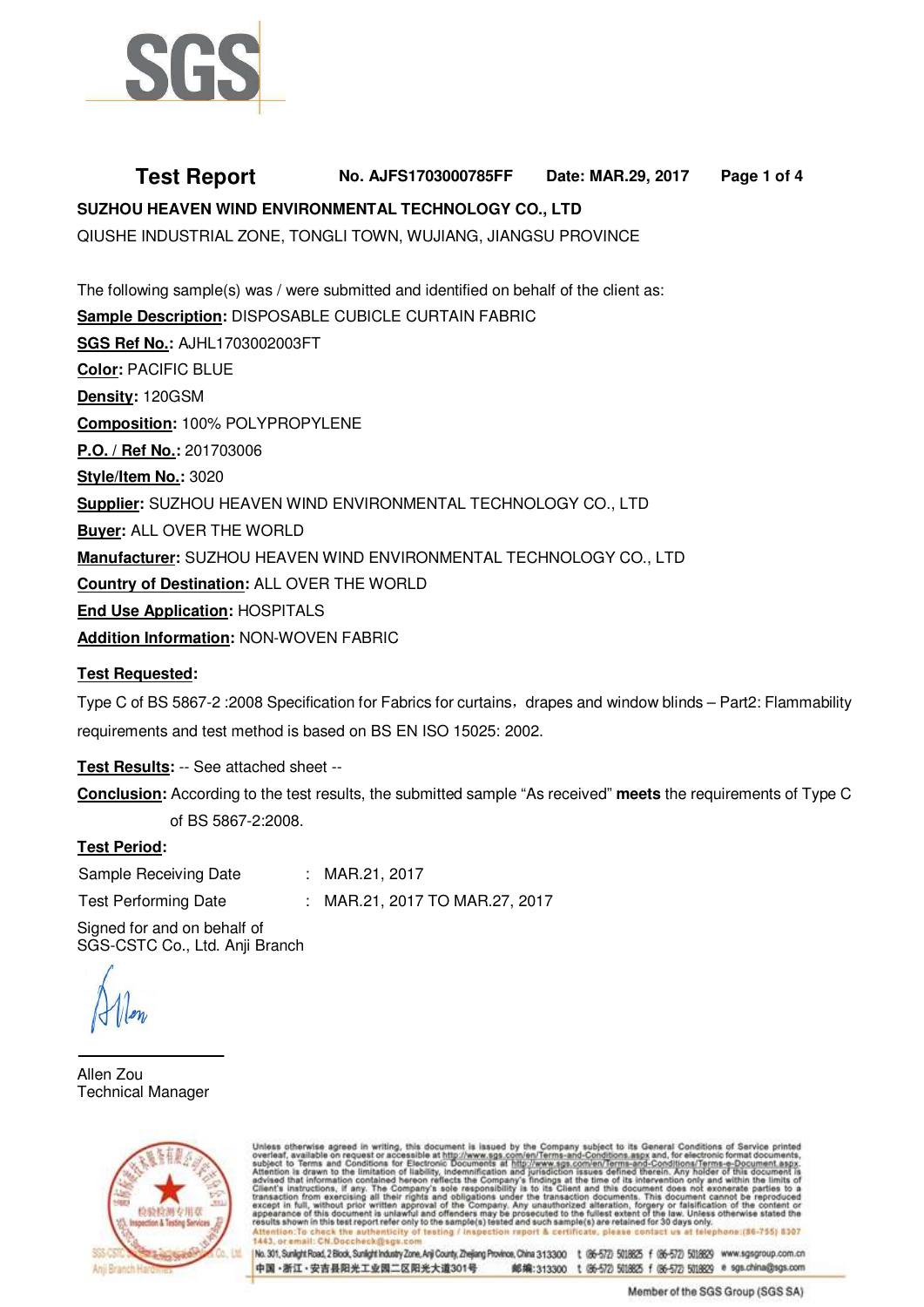

## **Test Report No. AJFS1703000785FF Date: MAR.29, 2017 Page 2 of 4**

#### **I. Sample details**

| Sample description / Color | Disposable Cubicle Curtain Fabric / Pacific Blue  |  |  |
|----------------------------|---------------------------------------------------|--|--|
| Area density               | About 105 $g/m^2$                                 |  |  |
| Size of sample             | $200$ mm $\times$ 160 mm                          |  |  |
|                            |                                                   |  |  |
| Per-condition              | $T: 20 \pm 2$ °C H: 65 $\pm$ 5 %<br>at least 24 h |  |  |

### **II. Test Conducted**

This test is conducted accordance with Type C of BS 5867-2 :2008 Specification for Fabrics for curtains, drapes and window blinds – Part 2: Flammability requirements and test method is based on BS EN ISO 15025: 2002.

#### **III. Test Results**

### **Before any cleaning procedure**

| The test methods is as per BS EN ISO 15025:2002, Procedure<br>"A" (surface ignition, flame application time 5s) |     | Machine direction |          | Cross direction |  |
|-----------------------------------------------------------------------------------------------------------------|-----|-------------------|----------|-----------------|--|
|                                                                                                                 |     | 2 (Back)          | 1 (Face) | 2 (Back)        |  |
| Lowest boundary of flame reached the vertical edge<br>(Yes or No)                                               | No. | No.               | No.      | No              |  |
| Lowest boundary of flame reached the top edge<br>(Yes or No)                                                    | No. | No.               | No.      | No              |  |
| Hole reached the vertical edge<br>(Yes or No)                                                                   | No. | No.               | No.      | <b>No</b>       |  |
| Hole reached the top edge<br>(Yes or No)                                                                        | No. | No.               | No.      | <b>No</b>       |  |
| Flaming debris<br>(Yes or No)                                                                                   | No. | No.               | No.      | <b>No</b>       |  |
| Duration of afterflame<br>(S)                                                                                   | 0   | $\Omega$          | $\Omega$ | $\Omega$        |  |
| Duration of afterglow<br>(S)                                                                                    | 0   | $\Omega$          | $\Omega$ | $\Omega$        |  |
| Max, vertical extent of hole<br>(mm)                                                                            | 106 | 110               | 99       | 102             |  |
| Max, horizontal extent of hole<br>(mm)                                                                          | 27  | 29                | 34       | 30              |  |

To be continued...



Unless otherwise agreed in writing, this document is issued by the Company subject to its General Conditions of Service printed overteat, available on request or accessible at http://www.sgs.com/en/Terms-and-Conditions.as

No. 301, Sunlight Road, 2 Block, Sunlight Industry Zone, Anji County, Zhejiang Province, China 313300 t (06-572) 5018625 f (06-572) 5018629 www.sgsgroup.com.cn 中国·浙江·安吉县阳光工业园二区阳光大道301号 邮编:313300 t (86-572) 5018625 f (86-572) 5018629 e sgs.china@sgs.com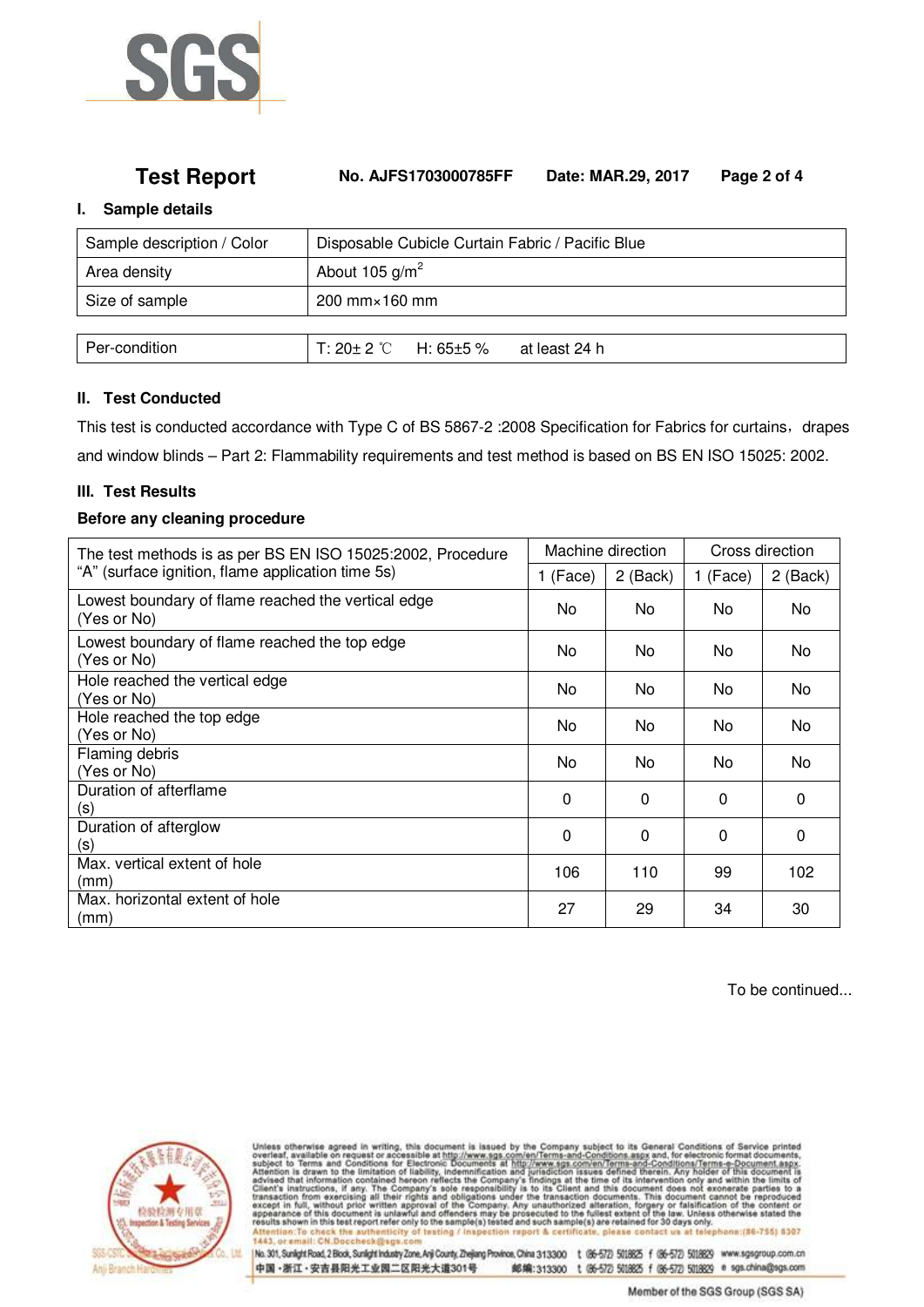

# **Test Report No. AJFS1703000785FF Date: MAR.29, 2017 Page 3 of 4**

| The test methods is as per BS EN ISO 15025:2002, Procedure        | Machine direction |          | Cross direction |          |
|-------------------------------------------------------------------|-------------------|----------|-----------------|----------|
| "A" (surface ignition, flame application time 15s)                |                   | 2 (Back) | 1 (Face)        | 2 (Back) |
| Lowest boundary of flame reached the vertical edge<br>(Yes or No) | No.               | No.      | No.             | No.      |
| Lowest boundary of flame reached the top edge<br>(Yes or No)      | No.               | No.      | No.             | No.      |
| Hole reached the vertical edge<br>(Yes or No)                     | No.               | No.      | No.             | No.      |
| Hole reached the top edge<br>(Yes or No)                          | No.               | No.      | No.             | No       |
| Flaming debris<br>(Yes or No)                                     | No.               | No.      | No.             | No.      |
| Duration of afterflame<br>(s)                                     | $\Omega$          | $\Omega$ | $\Omega$        | $\Omega$ |
| Duration of afterglow<br>(S)                                      | 0                 | 0        | 0               | $\Omega$ |
| Max. vertical extent of hole<br>(mm)                              | 116               | 120      | 134             | 137      |
| Max, horizontal extent of hole<br>(mm)                            | 30                | 33       | 28              | 30       |

| The test methods is as per BS EN ISO 15025:2002, Procedure<br>"A" (surface ignition, flame application time 20s) |     | Machine direction |          | Cross direction |  |
|------------------------------------------------------------------------------------------------------------------|-----|-------------------|----------|-----------------|--|
|                                                                                                                  |     | 2 (Back)          | 1 (Face) | 2 (Back)        |  |
| Lowest boundary of flame reached the vertical edge<br>(Yes or No)                                                | No. | No.               | No.      | No.             |  |
| Lowest boundary of flame reached the top edge<br>(Yes or No)                                                     | No  | No.               | No.      | No.             |  |
| Hole reached the vertical edge<br>(Yes or No)                                                                    | No. | No.               | No.      | No              |  |
| Hole reached the top edge<br>(Yes or No)                                                                         | No  | No.               | No.      | No.             |  |
| Flaming debris<br>(Yes or No)                                                                                    | No  | No.               | No.      | No              |  |
| Duration of afterflame<br>(s)                                                                                    | 0   | $\Omega$          | $\Omega$ | $\Omega$        |  |
| Duration of afterglow<br>(S)                                                                                     | 0   | 0                 | $\Omega$ | $\Omega$        |  |
| Max, vertical extent of hole<br>(mm)                                                                             | 133 | 129               | 138      | 133             |  |
| Max, horizontal extent of hole<br>(mm)                                                                           | 23  | 27                | 27       | 24              |  |

To be continued...



Unless otherwise agreed in writing, this document is issued by the Company subject to its General Conditions of Service printed overleaf, available on request or accessible at http://www.sps.com/en/Terms-and-Conditions.as

No. 301, Sunlight Road, 2 Block, Sunlight Industry Zone, Anji County, Zhejang Province, China 313300 t (86-572 5018825 f (86-572 5018829 www.sgsgroup.com.cn 中国·浙江·安吉县阳光工业园二区阳光大道301号 邮编:313300 t (86-572) 5018625 f (86-572) 5018629 e sgs.china@sgs.com